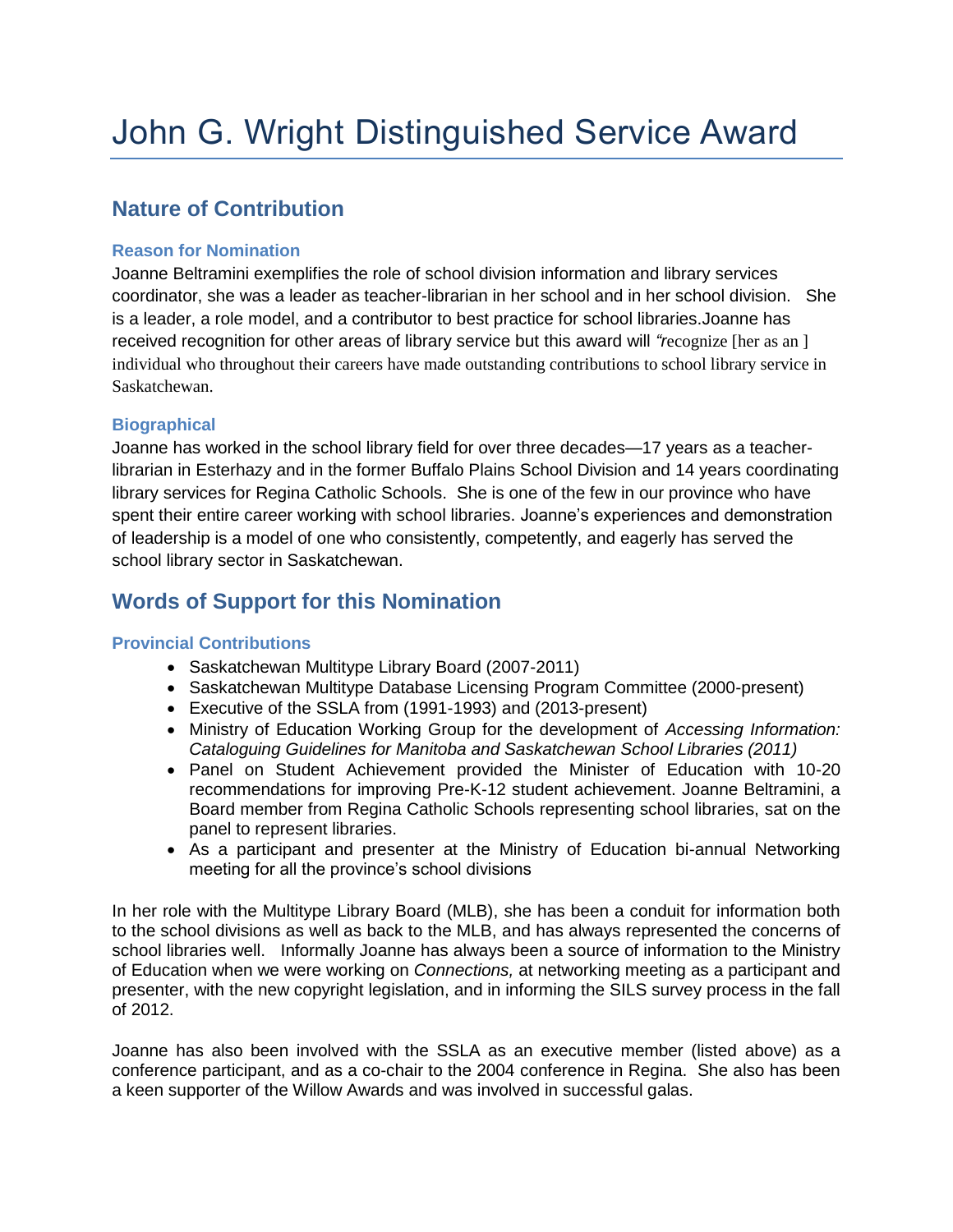Joanne has also been involved in several collaborative projects; the following are a few:

- Teacher-librarians Supporting Student Achievement collaboration with Prairie Valley School Division – creating a professional development website for teacher-librarians
- Teacher-librarians Constructing Understanding through Inquiry working group member on a partnership project with Ministry of Education and the SSLA
- Partnership with Regina Public Schools and Regina Public Library to support preschool literacy engagement

#### **Judy Nicholson, former SSLA Executive, Ministry of Education, and Inquiry Project Coordinator**

### **As a Provincial Colleague**

Over three decades Joanne Beltamini has been a steadfast advocate for school libraries within her own division and throughout the province. The other co-nominators have lauded the formal roles she has played so I would like to acknowledge the support and encouragement she has given me as a colleague.

I had the good fortune to work with Joanne in the early '90s on the SSLA Executive. It was during this time that I came to know Joanne as a colleague, who over nearly 30 years has willingly responded to questions, provided information, located resources and shared her own knowledge, experiences and expertise.

Even today I can pick up the phone or send an email and within a very short time I will have a detailed response to any question I might have with regards to copyright, cataloging, library technicians, weeding, facilities, library programs….the list could go on and on.

Joanne's leadership has forwarded many school library initiatives in Saskatchewan from her work on the SSLA Executive to her role on the Multi-type Library Board to the SSLA Inquiry project, *Teacher-librarians Constructing Understanding through Inquiry*. However, it is her quiet, low-key support of her provincial colleagues that has, in many cases, led to stronger school library programs across the province.

I acknowledge without hesitation that there is no better candidate for the John G. Wright Distinguished Service Award than Joanne Beltramini.

> **Donna DesRoches Learning Consultant: School Libraries & Instructional Technology Living Sky School Division**

**\**

### **School Division Coordinator**

*Joanne would easily be identified as a master teacher and a curriculum leader. She strongly supports all of our learning initiatives both at the division level and within our schools. She provides amazing support to not only our teacher librarians, but our teachers and her colleagues within the consultant/coordinator group. She is also a lifelong learner and rises to the many challenges, including her understanding and implementation of technology and best practices.* **Michelle Braun, Superintendent**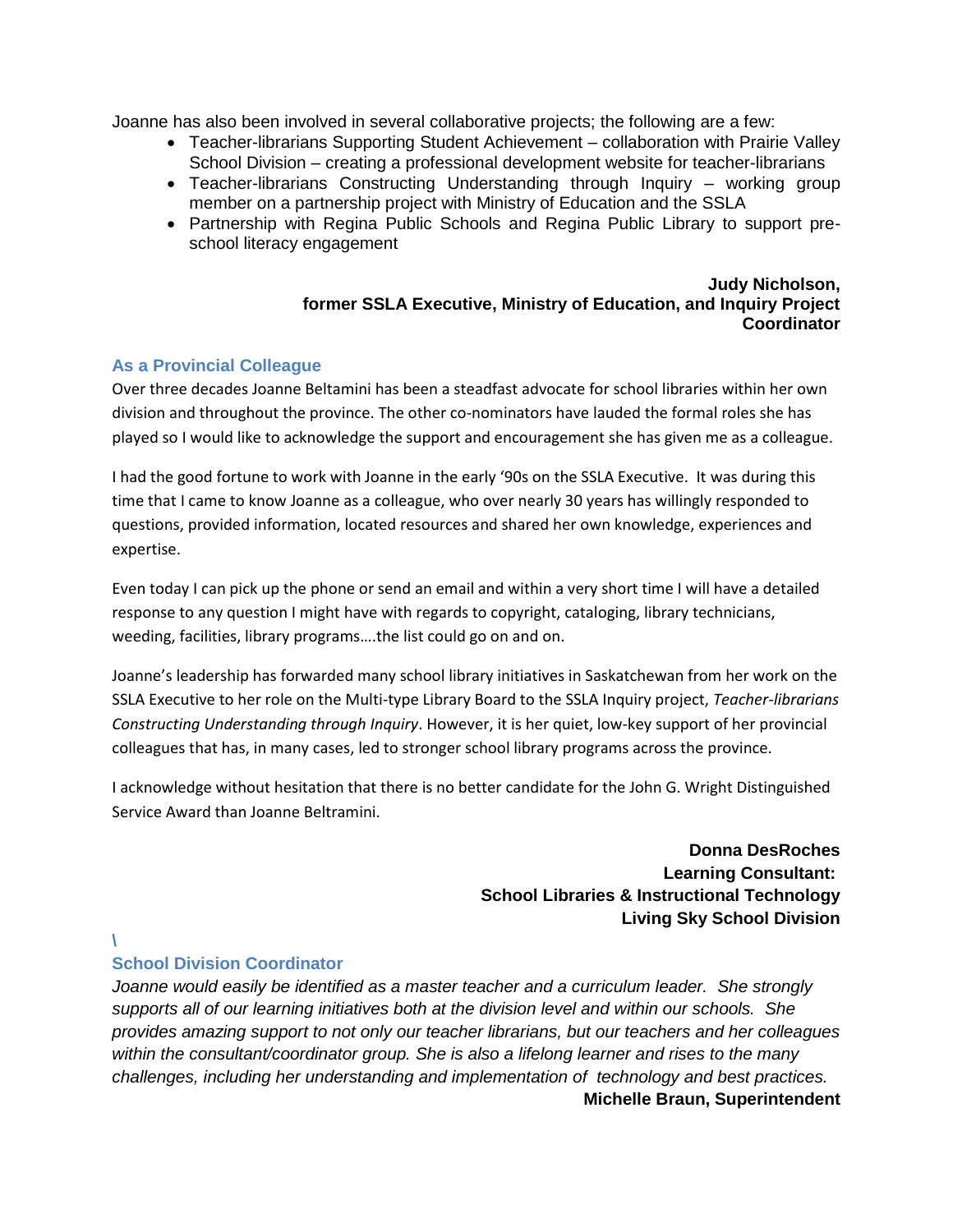# **Regina Catholic Schools**

Joanne B. an excellent support for our staffs in our schools. Every month information and support materials, resources and technology sites are sent in an e-journal, providing teachers with superb resources to access in a variety of subject or grade areas. Joanne supports our administrators in their Resource Centre needs, being an advocate and backer of the many initiatives schools bring to her and senior administration to support their schools. She strongly supports all of our learning initiatives and creates others that focus and are beneficial to the system's schools. She provides exceptional support to not only our teacher librarians, but our teachers and her colleagues. She understands curriculum and curricular needs and supports these in a variety of ways to provide the means to achieve best practice when it comes to instructional and assessment strategies. Most importantly, Joanne can always be approached and always has a friendly smile and warm approach when being asked to help. She does what it takes to get things done to support our school and system's Resource Centers so that teachers, consultants, and students gain the most from the resources made available, whether that be created kits to support a unit, professional reading materials, or curricular resources. Joanne does this for the betterment of all involved and to support student achievement at its best.

#### **Dale Reed Principal Archbishop M. C. O'Neill Catholic High School**

Joanne is an excellent leader for teacher-librarians in so many ways. The following items explain her commitment and vision for school libraries – both demonstrated by her efforts for excellence and best practice.

- Professional development
	- $\circ$  Urging administration to try to hire qualified teacher-librarians
	- o Arranging an annual conference with Regina Public and Prairie Valley School divisions for teacher-librarians
	- o Meets regularly with the high school teacher-librarian group and the elementary teacher-librarian group
	- $\circ$  In collaboration with Prairie Valley School Division developed and delivered a set of workshops for teachers new to the role of teacher-librarians
	- o Regular involvement as presenter and participant in conferences, webinars, workshops and other learning events
	- o Leadership as described in this example. In advance of the controversy around inclusion of The Golden Compass in school libraries, she took all the high school t-ls to the movie and armed them to make informed comments about the book and movie. There were no challenges.
	- $\circ$  Constantly reads the materials that go into the libraries (adult reading is for holiday time)
- Communication
	- o Ongoing presence at administration meetings, providing information and understanding of the services and resources available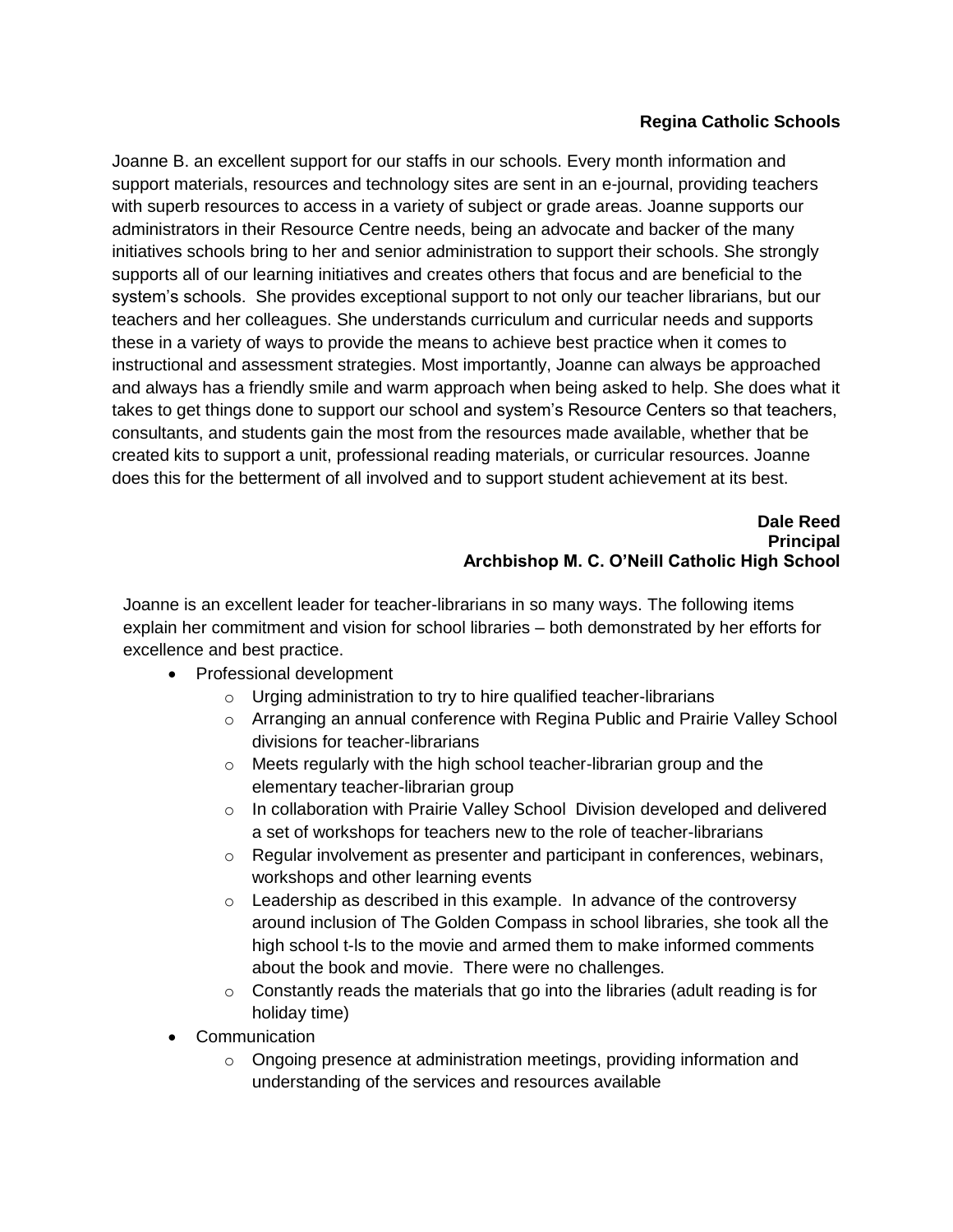- $\circ$  Regular newsletters for all staff about new resources, which engages teachers in requests to their own teacher-librarians
- $\circ$  Sits on other central office committees and meetings to profile the ILS in the school division at the administrative level
- Management
	- $\circ$  Collection development policy and processes including annual book displays, book talks, and working with vendors
	- o Negotiates licensing agreements for the school divisions and works with other consortia
	- o Manages the central staff and collection
	- $\circ$  Provided leadership for the inclusion of graphic novels in the collections
	- $\circ$  Kknowledgeable about changes in copyright legislation in order to apply it to the work in the school division and provide leadership to staff and students
- Projects
	- $\circ$  Is encouraging, supportive, and backs up her teacher-librarians as they take on projects
	- o Kobo and Kindle projects, Battle of the Books, Willow initiatives and gala

# **Ann Gagnon Teacher-librarian Archbishop M. C. O'Neill Catholic High School**

I have worked as a teacher-librarian in Regina Catholic schools under Joanne's leadership for 13 years. Joanne B. is deeply committed to developing a strong library program in the elementary schools. Her dedication and strong leadership for the teacher-librarians is evidence of this. Therefore, I highly recommend Joanne for the Art Forgay Award.

- Joanne has also developed extensive workshops providing information to new teacher-librarians that will guide and assist in their own school library.
- Joanne is a team builder. Monthly teacher-librarian meetings not only provide new strategies, current trends, philosophies and concepts but also allow teacher-librarians to share ideas, successes and challenges.
- Regular newsletters are sent to staff and administration within the school division providing new resources and library information.
- Joanne is an advocate and supports TL and the school library program when communicating and meeting with school and senior administration.
- Joanne is definitely a motivator. Joanne assists and encourages TL with new initiates. She is available to help during the planning, implementing and culminating stages of collaborative projects within the schools. Her support is truly appreciated along the journey.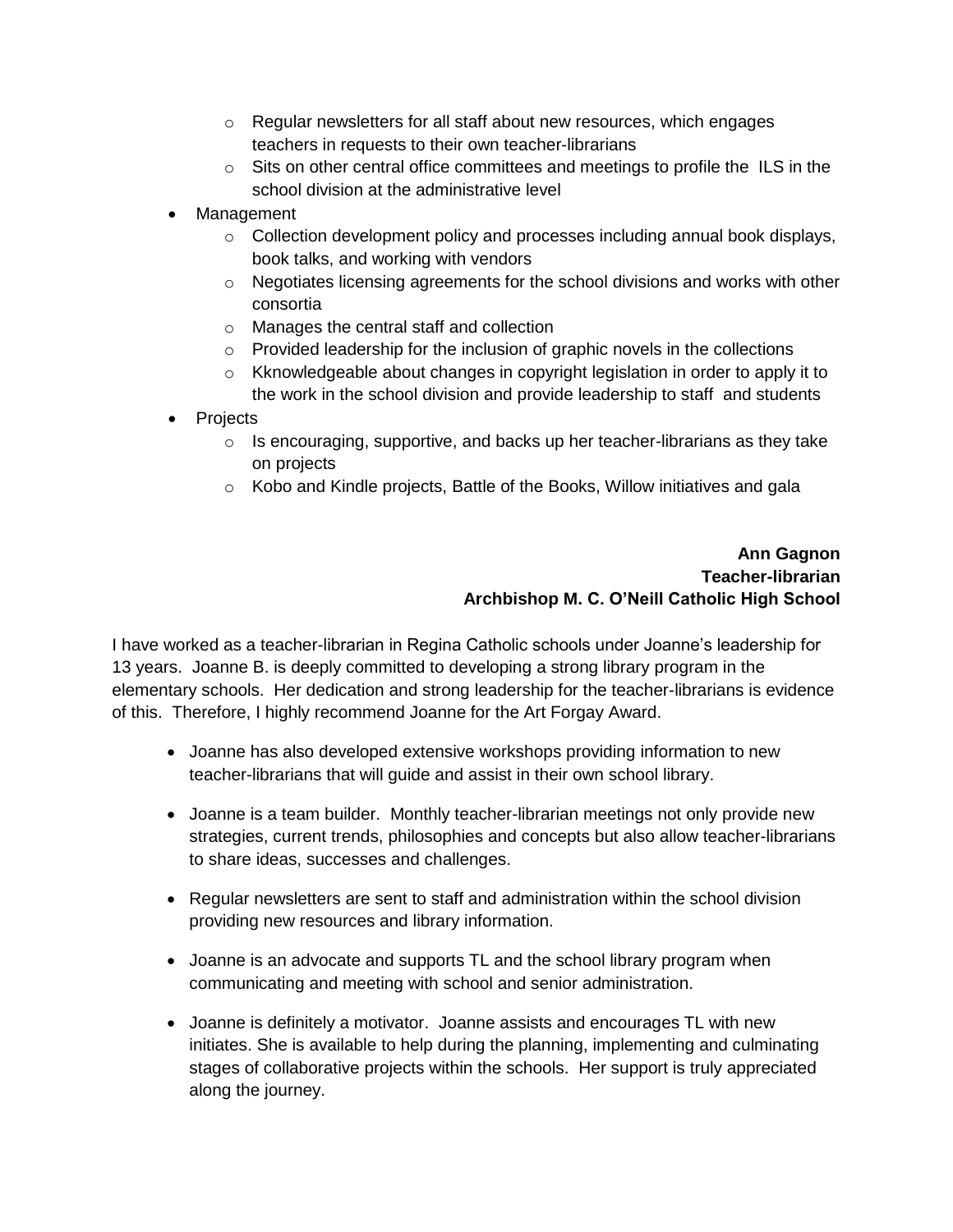We are very fortunate to have Joanne at the lead of teacher-librarians in Regina Catholic Schools. She has truly been the force behind the strong library program that has been developed.

# **Mary Scott, Retired Elementary Teacher-librarian**

Joanne is an exemplary supervisor, providing leadership and support to the employees of the department she manages. Leading by example, focused, and compassionate, Joanne provides the basis for a cohesive and productive workplace.

- Professional Development
	- $\circ$  International library cataloguing standards changed to RDA in 2013. Joanne attended conferences and webinars over the last few years to determine the extent of the changes and training that staff would require to meet the new standard. Training and all necessary tools were provided. Support is ongoing as the new standard was implemented at Information and Library Services in January 2014.
	- $\circ$  Joanne instructs her staff on curriculum changes, delivery of instruction, and learning initiatives, ensuring that the work of the department supports the teachers and enhances student learning.
	- $\circ$  Information on technology changes and electronic/online instructional resources is ongoing and stressed to her colleagues. The learning commons environment is evolving with technology which will directly affects the work done by all library and information workers.
	- o Joanne provides updated information on copyright to ensure that staff is complying with recent changes to the Copyright Act.
- Management
	- $\circ$  Joanne led the elementary through a guided collection development process that included de-selection, identifying areas for improvement, and collection mapping showing the status of the learning commons' collections. She followed the same practices to provide a relevant and current collection for professional staff.
	- $\circ$  Over the years as the workload at ILS has increased, Joanne has been successful in adding sufficient staff to complete the work in a reasonable time.
	- o Joanne completed 2 Occupational Health and Safety courses and advocates for the safety of the staff.
- Team Building
	- o When communication was identified as a problem area in her very busy department, Joanne effectively resolved this with weekly staff meetings.
	- $\circ$  Joanne is very involved with her staff and is aware of any challenges that a staff member may be facing, both professional and personal. She effectively provides support when required.
	- $\circ$  The department has split lunch hours to ensure ready access for professional staff. Joanne arranged for the staff to have lunch together once a week to provide more opportunity for informal socialization.